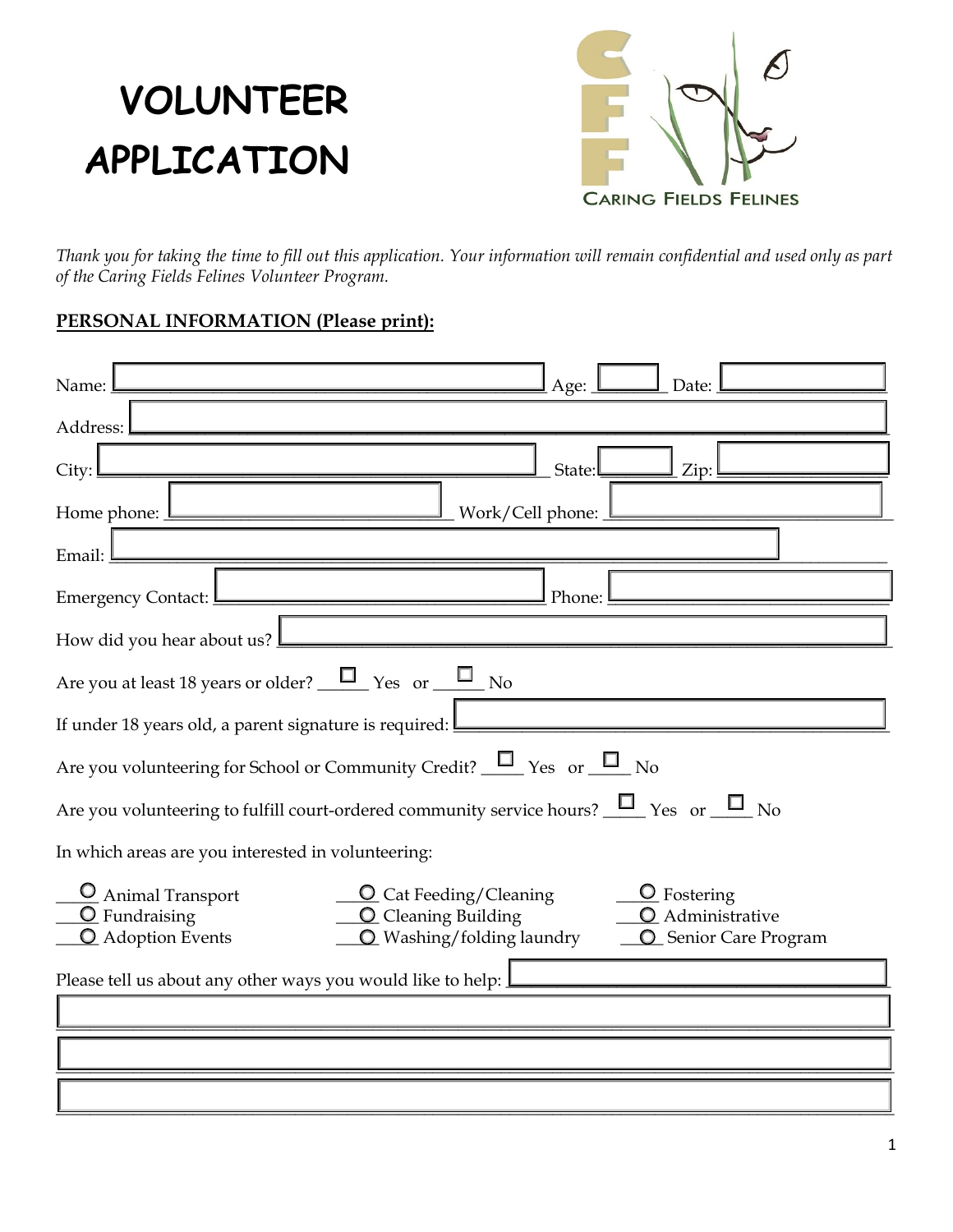# **VOLUNTEER WAIVER**



### **Please read the following carefully. This waiver must be signed by the volunteer.**

### **Dress Code**

While volunteering, we request but do not require that you wear attire with the Caring Fields Logo or a CFF name tag once provided. For your safety, you should wear closed-toed & non-slip shoes and should not wear dangling jewelry. Please accept that you clothing and shoes may become damaged and/or dirty while volunteering.

#### **Euthanasia**

CFF is a no-kill organization. However, at times, an animal must be humanely euthanized due to its obvious suffering. No cat is ever euthanized due to space or time considerations.

### **Property**

Anything donated on behalf of CFF becomes the property of CFF. No compensation should be expected by any volunteer.

### **Injury & Illness**

Working with animals may be dangerous and lead to serious injury, illness, or even death. As a volunteer you understand and agree to personally assume any and all of the liability and risk associated with volunteering for CFF. Further, each volunteer agrees to hold harmless CFF, its directors, officers, agents, employees and other volunteers from any responsibility or liability for any and all illness, injuries, or death which may occur as direct or proximate result of their involvement with Caring Fields Felines Rescue.

### **Tetanus Shot**

A volunteer must be current on their tetanus shot. Alternatively, the volunteer acknowledges that failure to acquire and remain current on a Tetanus vaccination may put the volunteer at risk and hereby agrees to hold harmless CFF, its directors, officers, agents, employees and volunteers from any responsibility or liability for any and all illness, injuries, or death as a result.

| Print Name: <u>Lange</u> |  |  |
|--------------------------|--|--|
|                          |  |  |
|                          |  |  |

Signature: \_\_\_\_\_\_\_\_\_\_\_\_\_\_\_\_\_\_\_\_\_\_\_\_\_\_\_\_\_\_\_\_\_\_\_\_\_\_\_\_\_\_\_\_\_\_\_\_\_\_\_\_\_\_\_\_\_ Date:\_\_\_\_\_\_\_\_\_\_\_\_\_\_\_\_\_\_\_\_\_\_\_\_\_\_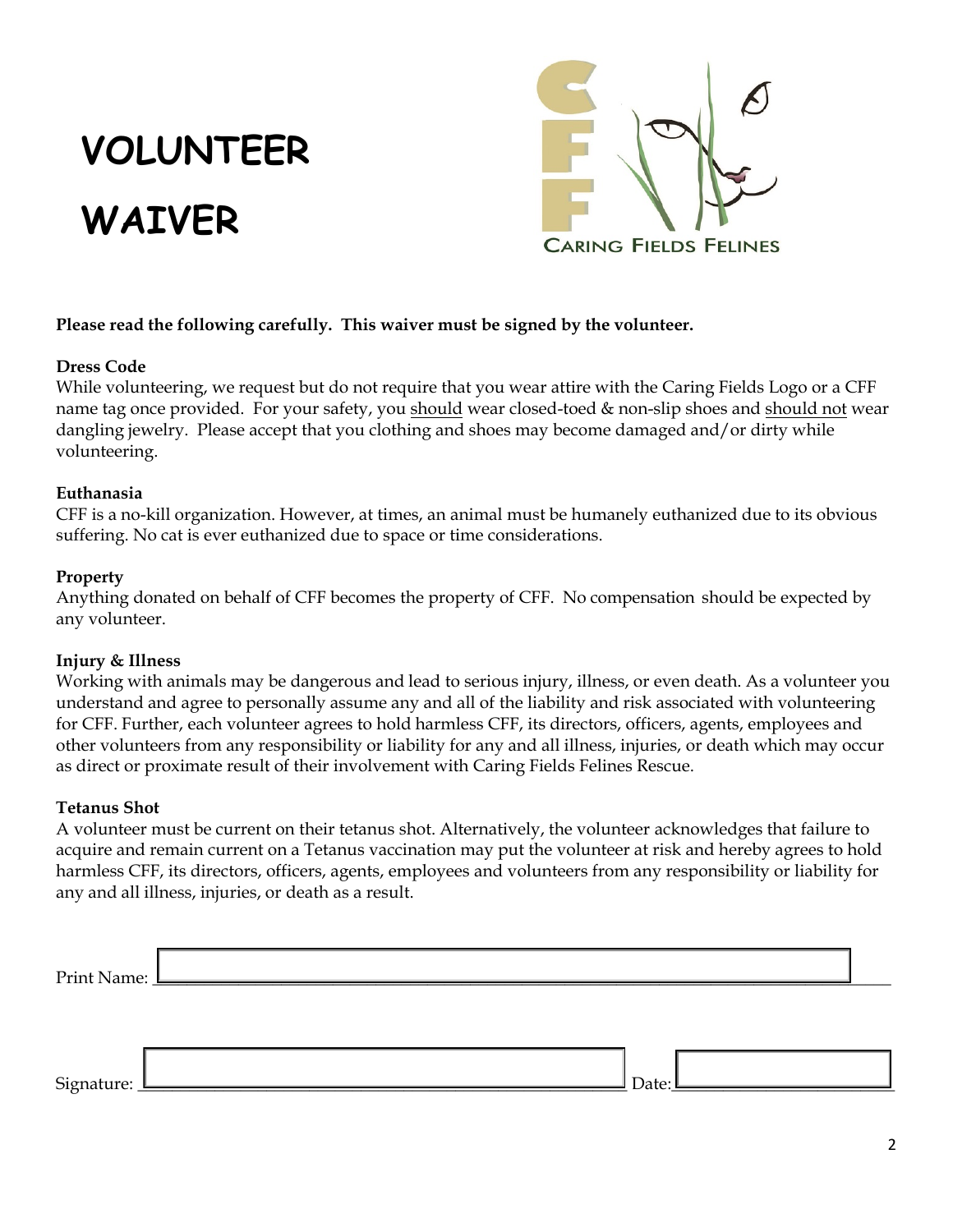### **VOLUNTEER**

### **RULES OF CONDUCT**



### **Please read the following carefully. This form must be signed by the volunteer.**

As a volunteer, I am expected to:

- Attend the volunteer orientation.
- Attend training classes when appropriate.
- Conduct myself in a professional manner at all times when involved in CFF activities.
- Perform my tasks under the guidelines established within the job description for that task.
- Report any abusive behavior in the Rescue to the appropriate staff person.
- Adhere to all established policies and procedures.
- Wear a volunteer badge or the CFF logo at all times when working at the sanctuary or other sanctuary activities that I am working. If attending an event as a guest, will not interfere as a "volunteer" off duty.

As a volunteer, I understand and agree that:

- I am providing my services in a volunteer capacity without any expressed or implied promise of salary or employment benefits.
- Using or being under the influence of alcohol or drugs is prohibited while volunteering.
- Staff members may not be contacted at their homes unless otherwise directed to do so by that staff member.
- Verbal or physical abuse to shelter volunteers or staff will not be tolerated.
- My volunteer involvement may be terminated if I do not meet my commitment in an appropriate manner, or otherwise fail to adhere to the guidelines outlined on this form.

As a volunteer working with the cats, I am expected to:

- Treat the cats with respect and kindness
- Report animal injuries, illness or behavior concerns to a staff member.
- Never handle a feline that makes me feel uncomfortable. I will not put myself, the animal or others at risk.
- Follow all posted instructions in kitty care areas. This includes not entering a restricted area, such as the quarantine room, care center or nursery without permission.

I understand that as a volunteer I am responsible for understanding and abiding by the information contained within this Volunteer Rules of Conduct form and any subsequent form given to me by Caring Fields Felines.

| au d |  |  |
|------|--|--|
| .    |  |  |

#### Signature: \_\_\_\_\_\_\_\_\_\_\_\_\_\_\_\_\_\_\_\_\_\_\_\_\_\_\_\_\_\_\_\_\_\_\_\_\_\_\_\_\_\_\_\_\_\_\_\_\_\_\_\_\_\_\_\_\_ Date: \_\_\_\_\_\_\_\_\_\_\_\_\_\_\_\_\_\_\_\_\_\_\_\_\_\_